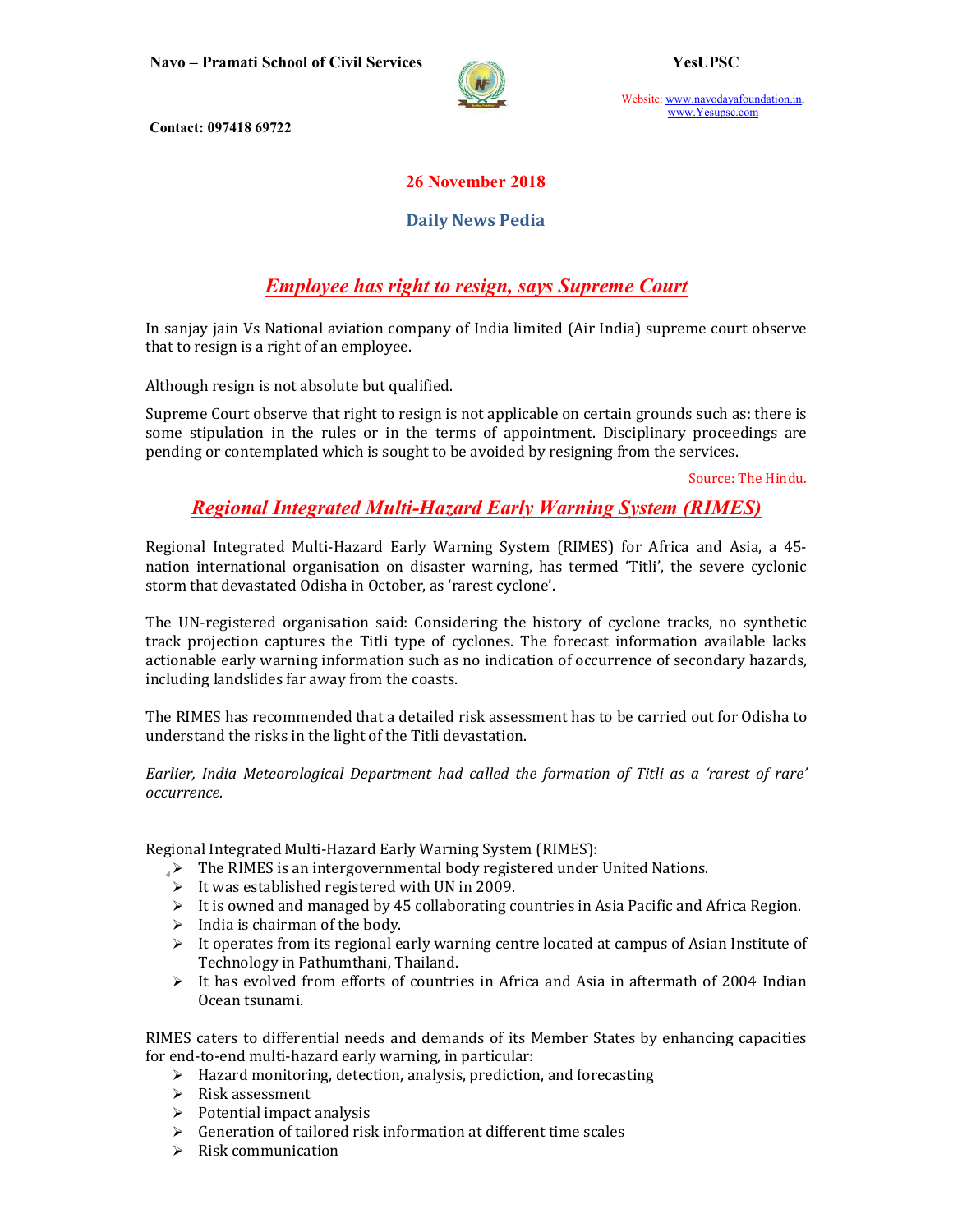## Amur falcon

Amur falcon is a small raptor of the falcon family.

It breeds in south-eastern Siberia and Northern China before migrating in large flocks across India and over the Arabian Sea to winter in Southern Africa.

The raptor (bird of prey) — the size of a pigeon — makes its home in Nagaland, flying a staggering 22,000 km from there to South Africa, then onto Mongolia and back to Nagaland. The bird has one of the longest and most fascinating migratory paths in the avian world.

The falcon breeds in south-eastern Siberia and north-eastern China, where the Amur River divides the Russian Far East and China.

It is a small raptor, of the size of a pigeon. It covers one of the largest migratory distances from Mongolia and Russia to South Africa. It is not a critically endangered species and is found in large numbers. However, due to indiscriminate killing, their numbers are rapidly coming down.

It is considered as a delicacy in Nagaland and widely hunted and sold in the local market. The Centre decided to develop Doyang Lake in Nagaland, famous as a roosting site for longest travelling raptors Amur Falcons, as an eco-tourism spot for bird-watchers.



Open Transit Data (OTD)

Open Transit Data (OTD) has started being shared on a dedicated portal launched by the Delhi government for commuter's convenience.

Open Transit Data (OTD)

- $\triangleright$  The portal is designed and developed by IIT-Delhi.
- $\triangleright$  GPS feeds from cluster buses being operated by the Delhi Transport Corporation (DTC) will currently be available to the public through this platform.
- $\triangleright$  The data will include geo-coordinates of bus stops, route maps, timetable, and real time GPS feeds of bus locations every 10 seconds.
- $\triangleright$  The Capital is the first city in the country to share transit data of city buses both static and real time through a dedicated website.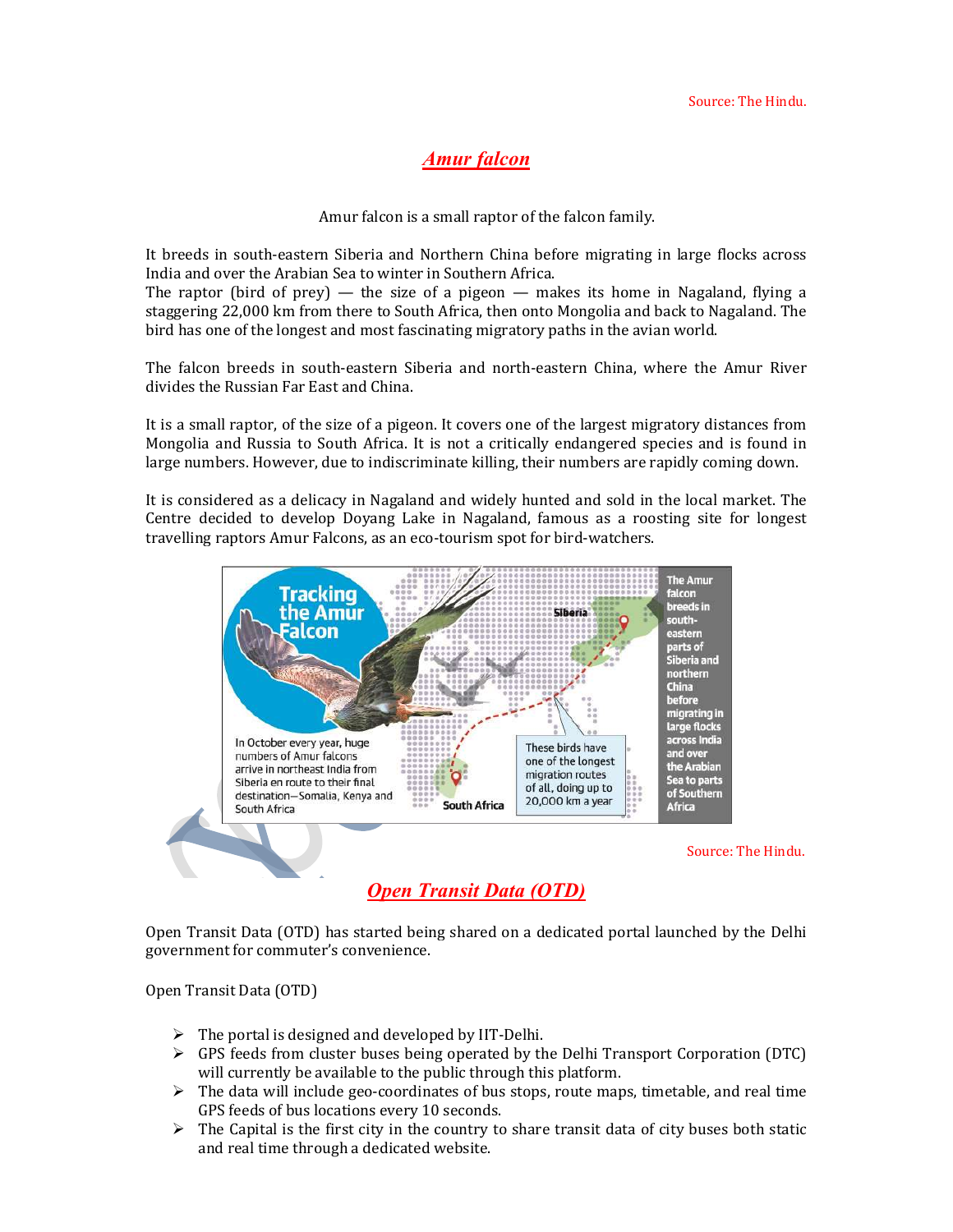Services provided under OTD

- $\triangleright$  The OTD portal will incorporate multi-modal transport data feed in future, including those of Metro and last-mile connectivity vehicles.
- $\triangleright$  The portal will also enable the government install real-time Passenger Information Systems (PIS) or display boards at bus stops and terminals to let commuters know the arrival time of various buses.
- OTD will also enable app-builders provide transit-related services like estimated time of arrival (ETA) at any bus stop, position of the vehicle, and alert and diversion messages, among others.

Benefits of OTD

- $\triangleright$  This initiative will provide a lot of useful information at the finger tips of citizen and encourage more and more people to switch to public transport, thereby impacting pollution.
- $\triangleright$  Researchers or anyone who can handle data can scrutinise the performance of buses whether they stop at bus stops, whether they complete their routes and also if they are speeding.
- $\triangleright$  Anyone can also make mobility apps for consumers using this data for predicting bus timings, route planning and integration with other transit options.

Source: The Hindu.

## Researchers develop transgenic rice with reduced arsenic accumulation

Arsenic accumulation in rice grains is one of the serious agricultural issues in India.

To address this, researchers at Lucknow-based CSIR-National Botanical Research Institute have developed transgenic rice by inserting a novel fungal gene, which results in reduced arsenic accumulation in rice grain.

WaarsM Gene



- Researchers have cloned Arsenic methyltransferase (WaarsM) gene from a soil fungus, Westerdykellaaurantiaca.
- $\triangleright$  They inserted the same into the rice genome with the help of Agrobacterium tumefaciens, a soil bacterium which has natural ability to alter the plant's genetic makeup.
- $\triangleright$  The newly developed transgenic rice along with normal rice was then treated with arsenic.
- $\triangleright$  Researchers found that the resulting transgenic plant acquired the potential for methylating inorganic arsenic to a variety of harmless organic species, including volatile arsenicals.
- $\triangleright$  This could be potential strategy for developing transgenic rice capable of low arsenic accumulation not only in grain but also in straw and feed which are used for livestock.

Benefits of this GM: The genetic modification of rice grain can be applied to develop practices to decrease accumulation of arsenic by molecular breeding, gene editing or transgenic approaches. As large numbers of people are affected by arsenic toxicity, it is imperative to develop rice with lesser arsenic content and high yield.

#### Navo – Pramati School of Civil Services Navo – Wesuppedia Navo – YesuPSC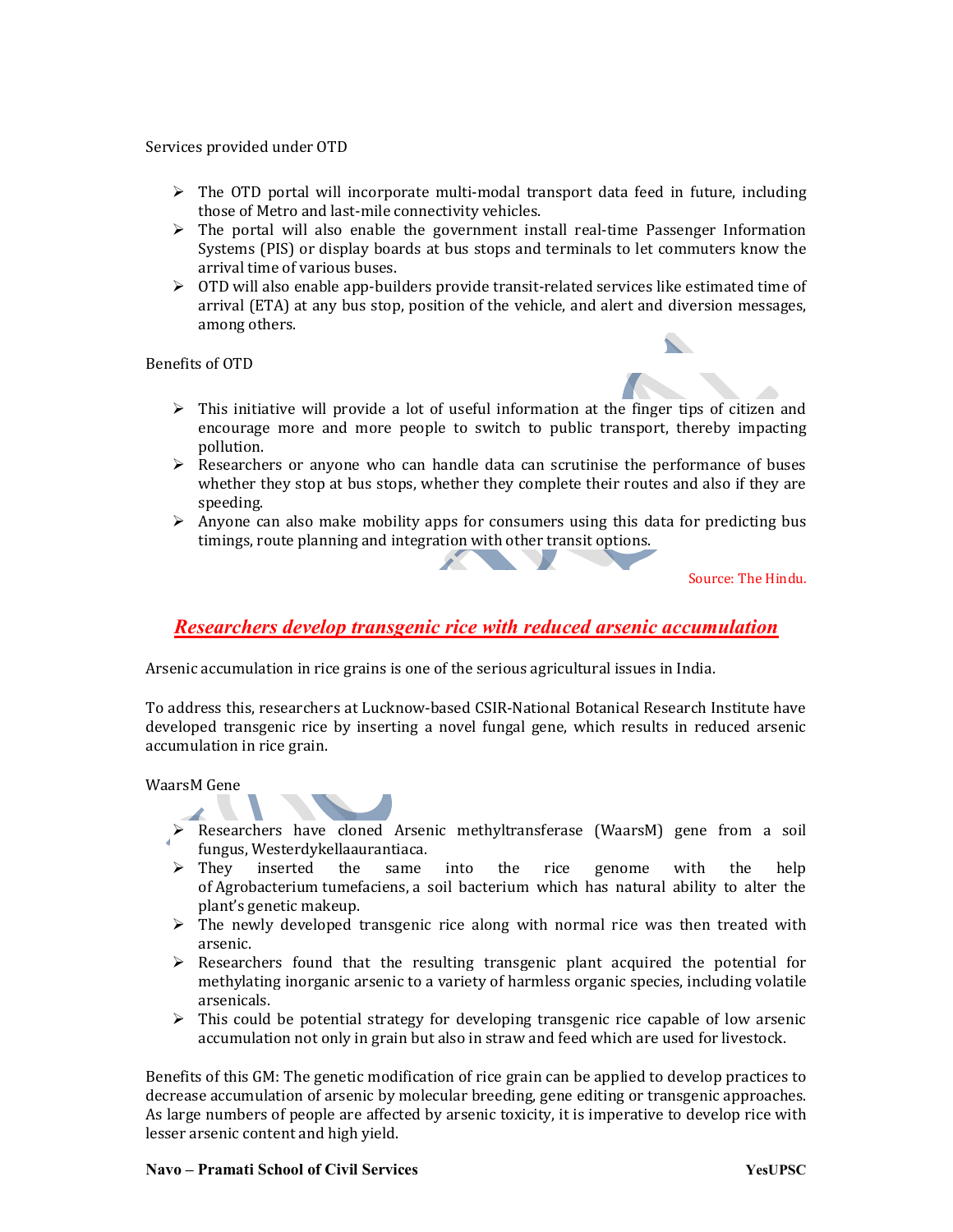## Scientists mull stratospheric barrier to curb global warming

Fencing Earth against Sunlight

Spraying sun-dimming chemicals high above the earth to slow global warming could be remarkably inexpensive costing about \$2.25 billion a year over a 15-year period, according to a study by U.S. scientists.

Some researchers say the geo-engineering technique known as stratospheric aerosol injection (SAI) could limit rising temperatures that are causing climate change.

What are Stratospheric Sulphur Aerosols: Stratospheric sulfur aerosols are sulfur-rich particles which exist in the stratosphere region of the Earth's atmosphere. The layer of the atmosphere in which they exist is known as the Junge layer, or simply the stratospheric aerosol layer. These particles consist of a mixture of sulfuric acid and water. They are created naturally, such as by photochemical decomposition of sulfur-containing gases, e.g. carbonyl sulfide.

Sulfur aerosols are common in the troposphere as a result of pollution with sulfur dioxide from burning coal, and from natural processes. Volcanoes are a major source of particles in the stratosphere as the force of the volcanic eruption propels sulfur-containing gases into the stratosphere.

Stratospheric Aerosol Injection (SAI)

- $\triangleright$  Under SAI delivery of precursor sulfide gases such as sulfuric acid, hydrogen sulfide (H2S) or sulfur dioxide (SO2) by artillery, aircraft and balloons has under study.
- $\triangleright$  This proposed method could counter most climatic changes, take effect rapidly, have very low direct implementation costs, and be reversible in its direct climatic effects.
- $\triangleright$  It would involve the use of huge hoses, cannons or specially designed aircraft to spray large quantities of sulphate particles into the upper layer of the atmosphere to act as a reflective barrier against sunlight.
- $\triangleright$  Total costs estimated to launch a hypothetical SAI effort 15 years from now would be \$3.5 billion and average annual operating costs would be about \$2.25 billion a year over 15 years.
- $\rightarrow$  Discounting other methods of deployment because of cost and feasibility, the research assumes a special aircraft can be designed to fly at an altitude of about 20 km and carry a load of 25 tonnes.

Benefits of the SAI: Mimics a natural process, Technological feasibility, Economic and feasible Cost and Efficiency.

Possible side effects: Tropospheric Ozone depletion, Whitening of the sky, Tropopause warming and the humidification of the stratosphere, Health effects and Stratospheric temperature and circulation change.

Source: The Hindu.

Kerala village set to become first local body to train all its women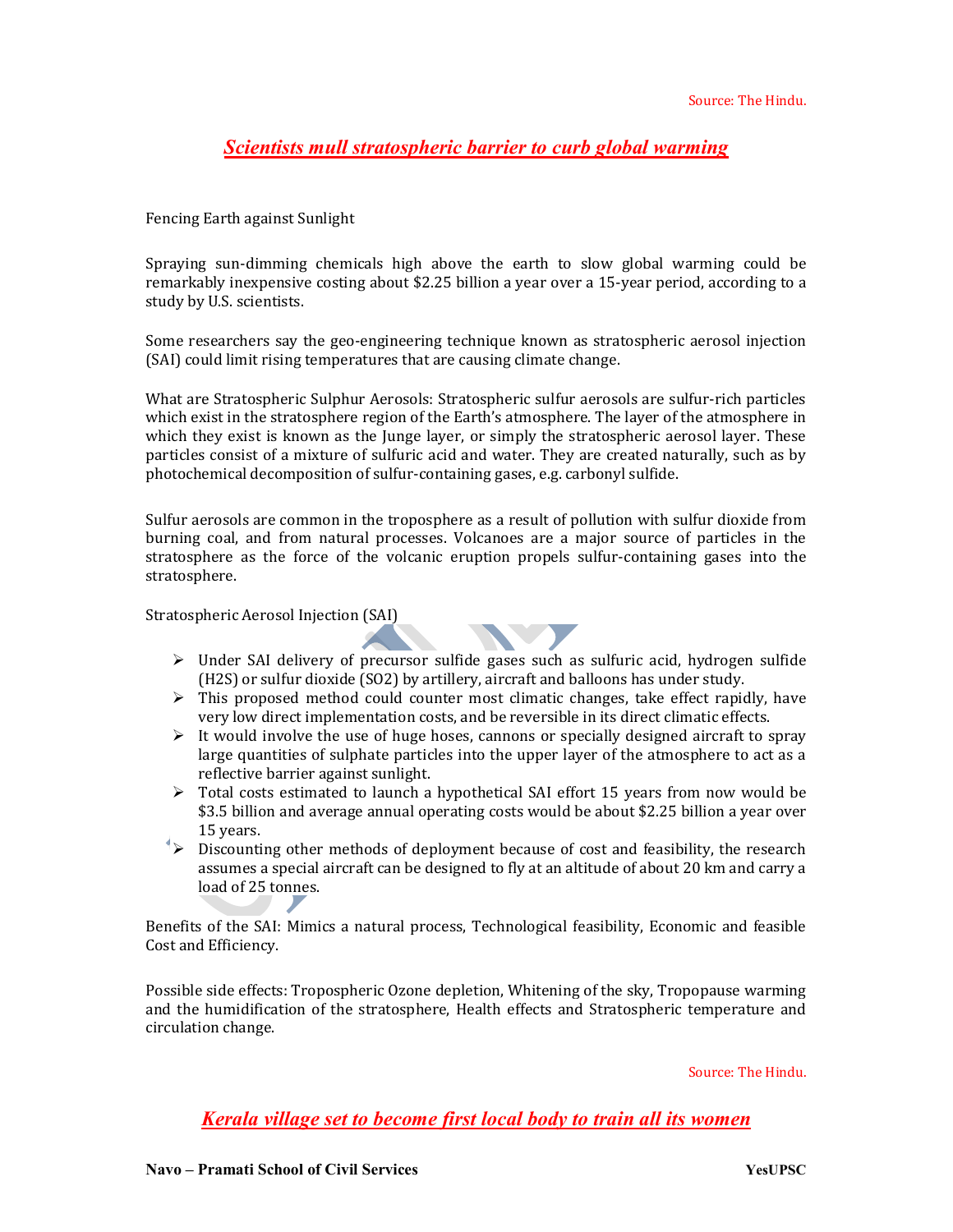Kangazha village in Kottayam (Kerala) is set to earn the distinction of having all its women aged 10-60 trained in self-defence — a first for any local body.

Launched as part of the Nirbhaya scheme in April 2017, the project has so far covered over 7,800 women and is slated to include the remaining 2,000-odd soon.

Kerala state had also earned distinction because of its unique of community service model – Kudumbashree.

Kudumbashree: Launched by Government of Kerala in 1998, it was envisioned as a part of the People's Plan Campaign and local self-governance, with women at the centre of it.

Aim: To wipe out absolute poverty from state through concerned community action under the leadership of local self-government.

Source: The Hindu.

### Dudhwa Tiger Reserve

Dudhwa Tiger Reserve is a protected area in Uttar Pradesh. It comprises the Dudhwa National Park, Kishanpur Wildlife Sanctuary and Katarniaghat Wildlife Sanctuary.

The protected area is home for tigers, leopards, Asiatic black bears, sloth bears, Swamp deer, rhinoceros, elephants, cheetal, hog deer, barking deer, sambar, wild boar and hispid hare.

It shares the north-eastern boundary with Nepal and hence Dudhwa Tiger Reserve and border security agency Sashastra Seema Bal have joined hands to provide security to Dudhwa forests and its rich wildlife.

Source: The Hindu.

### Vetiver – also called as 'the wonder grass' of Tamil Nadu

Vetiver has gained popularity in the State for its wide range of applications in the pharma and cosmetic industries, besides anti-soil erosion properties.

It has huge global demand in the aromatic industry. The grass is popular for its quality to combat soil erosion and absorb carbon dioxide, thus erasing carbon footprints.

Vetiver is ideal for the long coastline, as it is suited for sandy soil. Its moisture retention property makes vetiver a natural choice for soil conservation and replenishment of ground water.

It is ideal for dry land cultivation using organic farming practices. Another quality of vetiver is that it is an anti-depressant.

Source: The Hindu.

### Editorial

To Read

#### Incentivizing private sector R&D in India

The Indian government has tried to implement the increasingly popular patent box policy but hasn't quite got it right.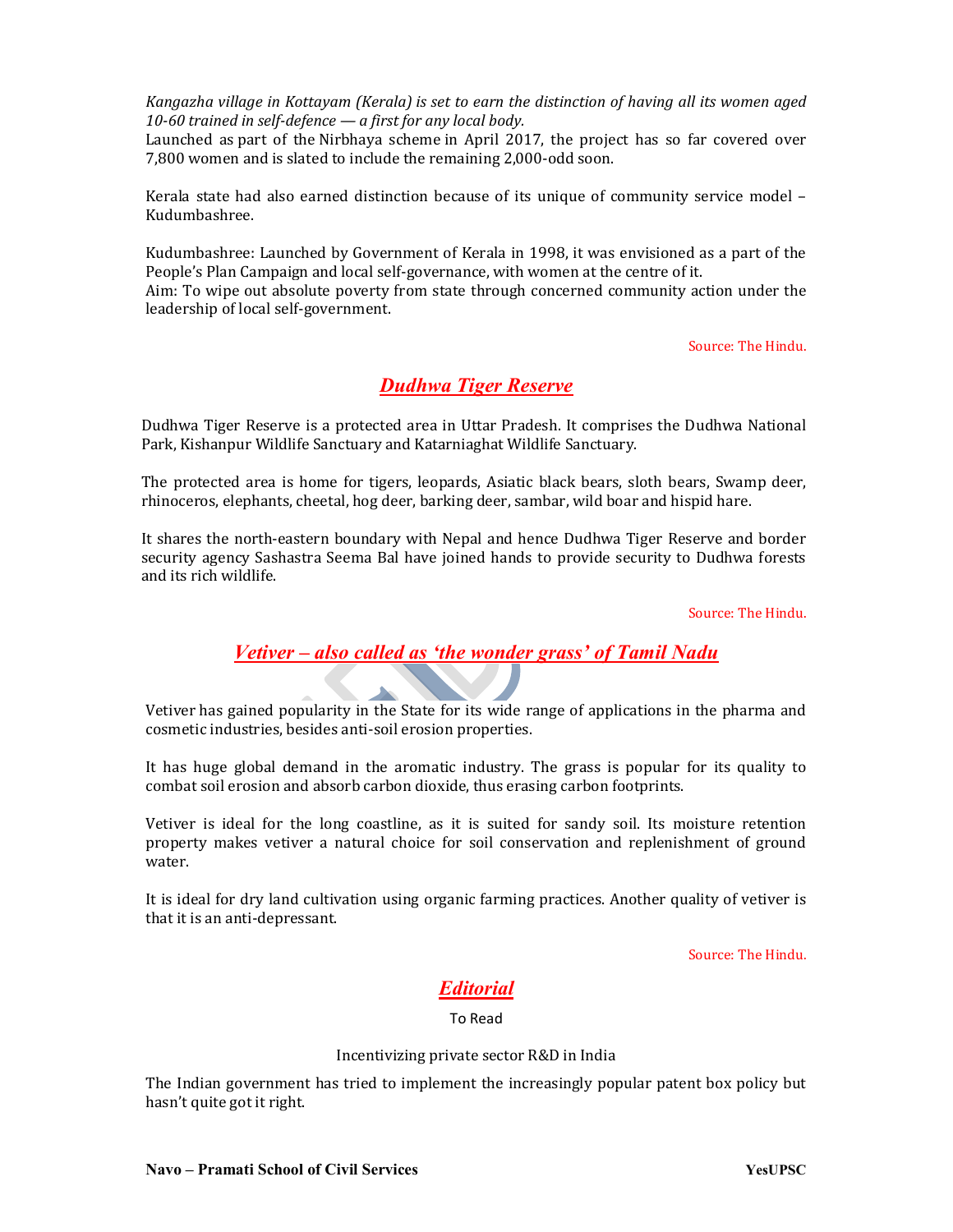In recent years, many countries have experimented with tax and economic policies to stimulate home-grown innovation. These include cash grants and other types of financial support; tax credits, deductions, exemptions and holidays; and accelerated tax depreciation rates. One policy that has been rapidly gaining popularity is the 'patent box'. While specifics may vary, all patent boxes have one common feature: they offer concessional tax rates for income accruing to patents. There are two intentions behind a patent box. The first is that it will lead to more homegrown research and development (R&D) and thus local innovation. Second, it will reduce erosion of the income tax base.

The economic rationale is straightforward. Because of the tax cost advantage conferred by the patent box, the relative cost of local R&D production is lowered. This means that local companies are incentivized to expand their R&D and patent-generation activity, meeting the first intention. Likewise, corporate groups are disincentivized from shifting intellectual property (IP) ownership abroad—and perhaps incentivized to transfer ownership of foreign IP to the home country—because the ratio of the tax rates on IP-sourced income is tilted in favour of the home country. This meets the second intention.

The appeal of the patent box vis-à-vis other R&D-related incentives lies in the second intention. Incentives like tax credits may incentivize local R&D generation, but do not incentivize incountry retention of IP ownership. As a result, corporate groups have a record of using transfer pricing mechanisms like contract R&D and cost sharing to avail of local R&D tax incentives, while maintaining IP ownership abroad in a low-cost jurisdiction. Under such an arrangement, IP income collects in the foreign jurisdiction, while the R&D cost is incurred in the home jurisdiction. The home jurisdiction loses the tax income generated by the asset that it subsidized through its tax breaks.

India introduced its own patent box in the Finance Bill (2016) by inserting Section 115BBF into the Income Tax Act. By doing so, it joined Brazil, Turkey, Singapore and a host of European countries in having patent-related incentives. Under Indian rules, royalty income from patents developed and registered in India is taxed at a concessional 10% rate (plus applicable surcharges). The concessional rate is applied to gross income or revenue.

Indian patent box rules are beneficial for the first intention, i.e. to stimulate home-grown R&D. This is because its concessional rate applies to gross income instead of net income, as is the case in most other jurisdictions. At first glance, the gross income rule seems a negative: it leads to the concessional rate being applied to a larger base, in turn leading to a larger tax payment. However, a closer look shows that the rule is beneficial, and leads to greater tax savings for the firm undertaking R&D. To see why this is so, we need only note that since R&D costs are not deducted from IP income, they will be deducted from the firm's other income, to which the standard corporate income tax rate applies. In general, a unit reduction to the tax base reduces taxes paid by the applicable tax rate. Hence, a deduction applied to 'other income' reduces taxes paid in proportion to the statutory corporate income tax (CIT) rate, while a deduction applied to royalty income reduces it only in proportion to the patent box rate. Since the patent box rate is lower than the CIT rate, the gross income rule is beneficial to the taxpayer.

Indian patent box rules may not be as effective in satisfying the second intention, i.e. preventing base erosion. The main reason for this is that eligibility rules are quite restrictive, more restrictive than those in other jurisdictions. One restriction is that only royalty income is eligible for patent box treatment. This means that a firm can only use this rate when it licenses out its IP. If, on the other hand, it uses its self-developed IP on its own products and services, then no explicit royalty payments are made and the patent box does not apply. Other countries do not have this restriction because they include "embedded" royalty payments in their patent boxes: hypothetical payments that would have accrued to the IP owner, if the IP were licensed to outside parties instead of being used internally.